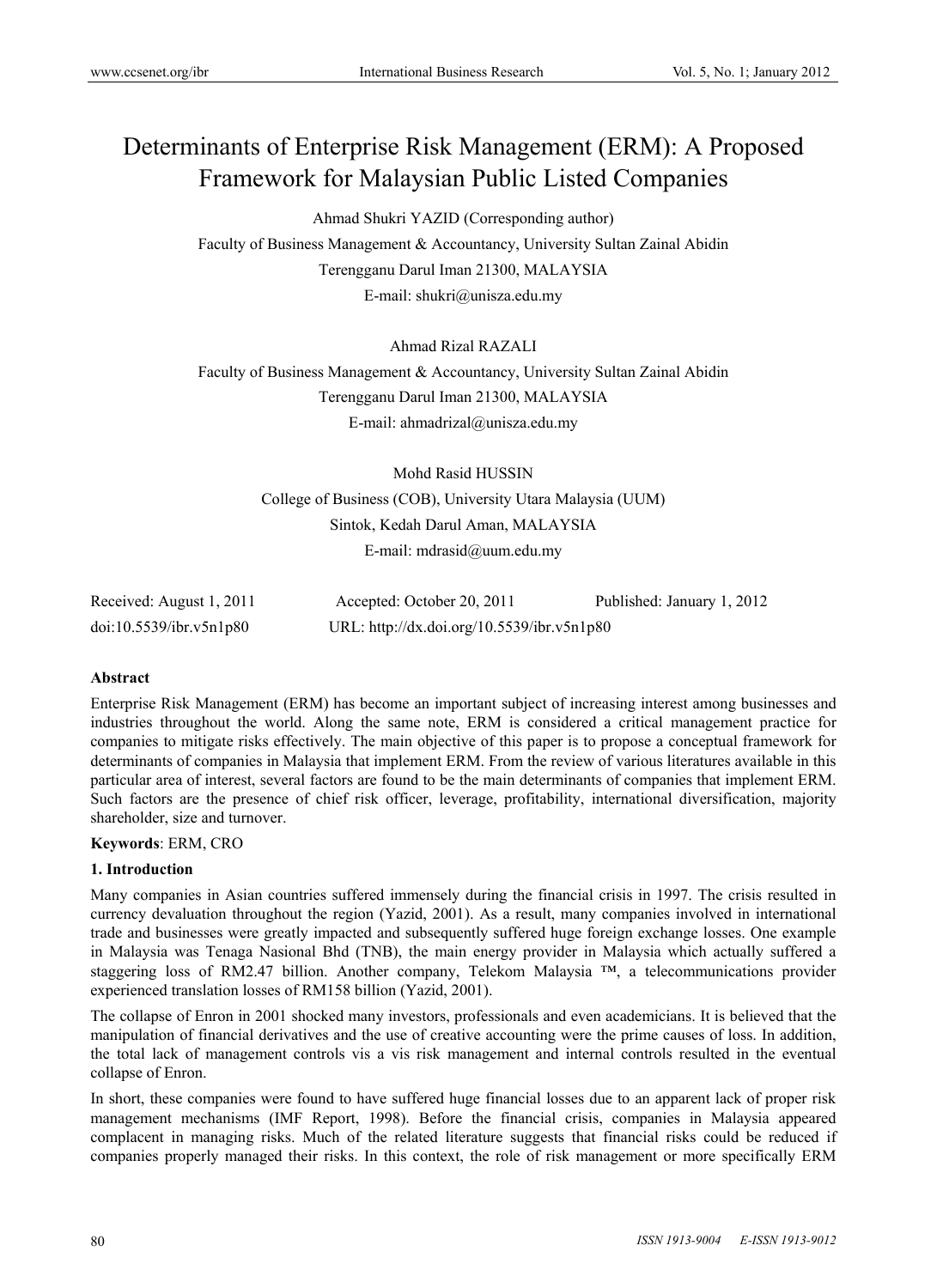could be used to effectively reduce or minimize a companies' operational risks (Yazid and Muda, 2005; Manab et al 2007).

Nevertheless, the main aim of this particular paper is to come up with a conceptual framework for determinants of companies that implement ERM. Based on this primary objective, this paper attempts to answer a specific research question which is what the determining factors are for companies that implement ERM.

The paper is structured as follows: First, a brief summary on the concept of ERM. Second, the thorough review of literature on determinants of ERM and hypothesis development. Third, the proposed framework is developed and finally the conclusion.

## **2. Enterprise Risk Management**

ERM is clearly different from Traditional Risk Management (TRM). With respect to TRM, risks are being treated and managed in 'silos' whereas ERM integrates or aggregates all types of risks faced by the companies concerned. For instance, Lam (2000) defined ERM as "an integrated framework for managing credit risk, market risk, operational risk, economic capital, and risk transfer in order to maximize firm value" while Makomaski (2008) suggested that ERM is "a decision-making discipline that addresses variation in company goals."

On the other hand, Alviunessen and Jankensgard (2009) argued that ERM is actually concerned with a holistic, company-wide approach in managing risks, and importantly, have centralized all the information obtained in accordance to their potential risk exposures. Both of them put forward the term "Risk Universe" which suggests the risks that might have an impact on the future cash flow, profitability and continued existence of a company. In other words, risk universe includes all risks that could affect a company. If risk universe can be identified, the next step is to take appropriate action such as risk mapping process, access the likelihood and impact, and curb the risk based on the organizations' objectives.

Therefore, based on the previous definitions, there are two (2) key points that need to be highlighted. First, is the main role of ERM itself which essentially integrates and coordinates all types of risk across the entire company. It simply means that risks cannot be managed in a 'silo' or 'stovepipe' approach (Beasley & Frigo, 2007). Importantly, all the potential risk exposures faced by a company must be treated and managed in an enterprise-wide approach. Second, with the adoption and application of ERM, companies could possibly identify all the potential incidents that may directly or indirectly affect the company and ultimately know very well their risk-appetite. If the risk-appetite is specifically known, any decision made by the company to curb risks may be in parallel with the firm's objective (Walker, Shenkir and Barton, 2006).

## **3. Determinants of ERM Implementation**

Based on the previous literature, this study identifies seven (7) variables that are closely related to ERM. They include the following: Chief Risk Officer (CRO), leverage, profitability, international diversification, institutional ownership, size, and turnover. All variables are explained as below:

## *3.1 Chief Risk Officer*

Lam (2000) postulated that ERM should consist of seven (7) components which include corporate governance, line management, portfolio management, risk transfer, risk analytics, data and technology resources and stakeholder management. Lam also introduced a new risk officer role entitled "Chief Risk Officer" (CRO) who is responsible for developing an integrated approach in managing risks. Furthermore, Lam (2000) suggested that the roles of CRO are as follows:

To establish an integrated risk management framework for all aspects of risk across the organization.

 To develop the risk management policies which include the quantification of management risk appetite through specific risk limits.

 To implement a set of risk metrics and reports, including losses and incidents, key risk exposures and early warning indicators.

 To allocate the economic capital to business activities based on risk while at the same time optimizing the company's risk portfolio through business activities and risk-transfer strategies.

 To improve the company's risk management readiness through communication and training programs, risk-based performance measurement and incentives, and other change management programs.

 To develop the analytical, systems and data-management capabilities to support the entire risk management program implemented.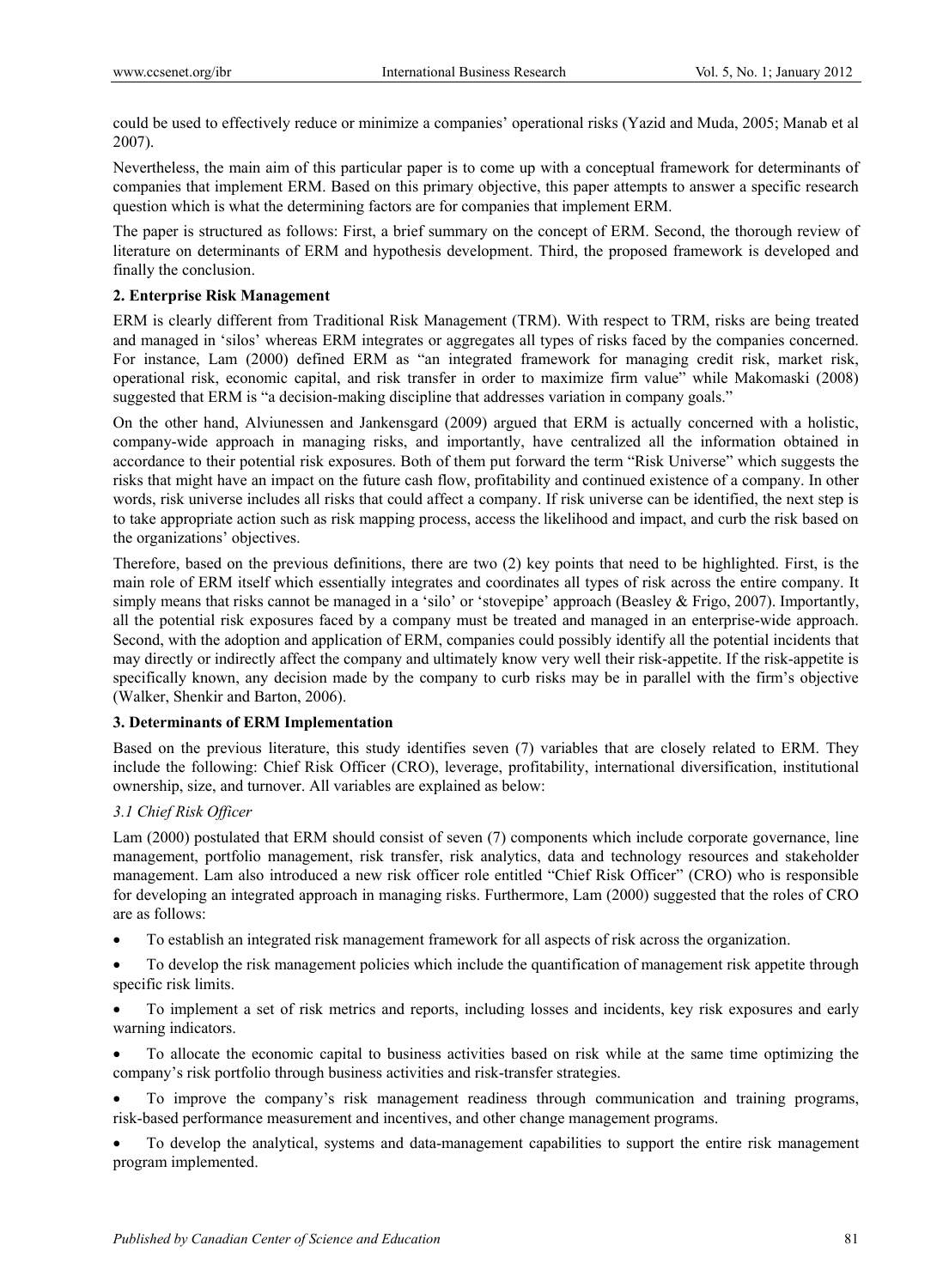In addition, companies need to have the right tools and framework for the successful implementation of ERM. One of these tools is to appoint a CRO. As suggested by Lee (2000), the roles of CRO include the following:

- To create a risk-aware and risk-consciousness culture on the whole.
- To develop a "Centre of Excellence for Risk Management Expertise" for the main purpose of managing risks, which are staffed by highly competent and highly valued individual risk managers.
- To create an efficient approach for financing risks.
- To communicate with all stakeholders concerned and be an advisor to other executives and managers.

Lam and Kawamoto (1997) suggested that the CRO plays a major role in determining the ERM program. They strongly suggested that companies should consider appointing the CRO to manage all the potential risks such as business risk, operational risk, credit risk, market risk and organizational risk. In this respect, the CRO usually works together with his or her supporting team, namely the Risk Management Committee (RMC).

Liebenberg and Hoyt (2003) argued that if companies fail to hire a CRO, it does not mean the companies do not practice ERM. Other parties such as the chief financial officer or chief executive officer could be the 'de facto' position of the CRO just mentioned. However, in their study, the CRO is one of the factors that encourage the companies to engage themselves in ERM. This is further supported by Kleffner, Lee, McGannon (2003) and Yazid et.al (2011) who show the existence of a CRO influences eventual ERM implementation. In addition, from a study conducted by Beasley, Clune and Hermanson (2005) which focused on the factors associated with companies implementing ERM, they found that the appointment of a CRO had a significant impact on companies to implement ERM. Hence, this study hypothesises that,

H1: There is a positive relationship between the appointment of CRO and ERM implementation

## *3.2 Leverage*

In respect to finance, leverage refers to borrowing, and it reflects on the capital structure of a company (Keown, Martin & Petty, 2010). A company might use 60 percent of bonds and 40 percent of stocks as a basis of capital structure or any other ratio. When a company uses leverage, it has to borrow from other institutions to finance the purchase of assets or operations. Leverage can also be created from other equally important financial instruments namely, options and futures.

Leverage is acceptable and useful for the purpose of a company's future growth. However, the company could bear financial distress and risk of bankruptcy if too much borrowing activity occurs. Higher leverage means that the company could face a higher chance of suffering from financial distress. The situation could become worse during a period of economic downturn. Therefore, a company with leverage has to manage the risk of going bankrupt or continue to be in a state of financial difficulty. In other words, the use of leverage would encourage companies to engage in ERM.

A study by Pagach and Warr (2007) revealed four (4) main characteristics of companies that implement ERM. One of the characteristics is leverage and it shows that companies with higher leverage would be more involved in ERM. In addition, Liebenberg and Hoyt (2003) showed that a company with high leverage is more likely to appoint a CRO and the eventual appointment of the CRO means that the company itself would be directly involved in ERM. Hence, this study hypothesises that,

H2: There is a positive relationship between leverage and ERM implementation

# *3.3 Profitability*

One of the main objectives for any company is to enhance the overall shareholders' value. This can only be done if the company generates more profit for each financial year. Without gaining profit, a business could not survive in the long term. A company could not expand its business, or improve the quality of its products through research and development. Therefore, this scenario would have a direct effect on the shareholders' return.

It must be emphasized that profitability measures are important to companies because such measures provide the clear indication of the companies' ability to generate income and positive returns to company shareholders. When a company shows a good return, instead of distributing to shareholders, the company could enhance the existing operations whilst at the same time becoming involved in research and development, as well as adopting the ERM program.

Essentially, a company requires adequate resources in order to successfully implement ERM. Resources refer to staff and more importantly, the required funding to finance all the ERM activities. Thus, a mandate from the Board of Directors or Chief Executive Officer is extremely important to ensure the successful implementation of ERM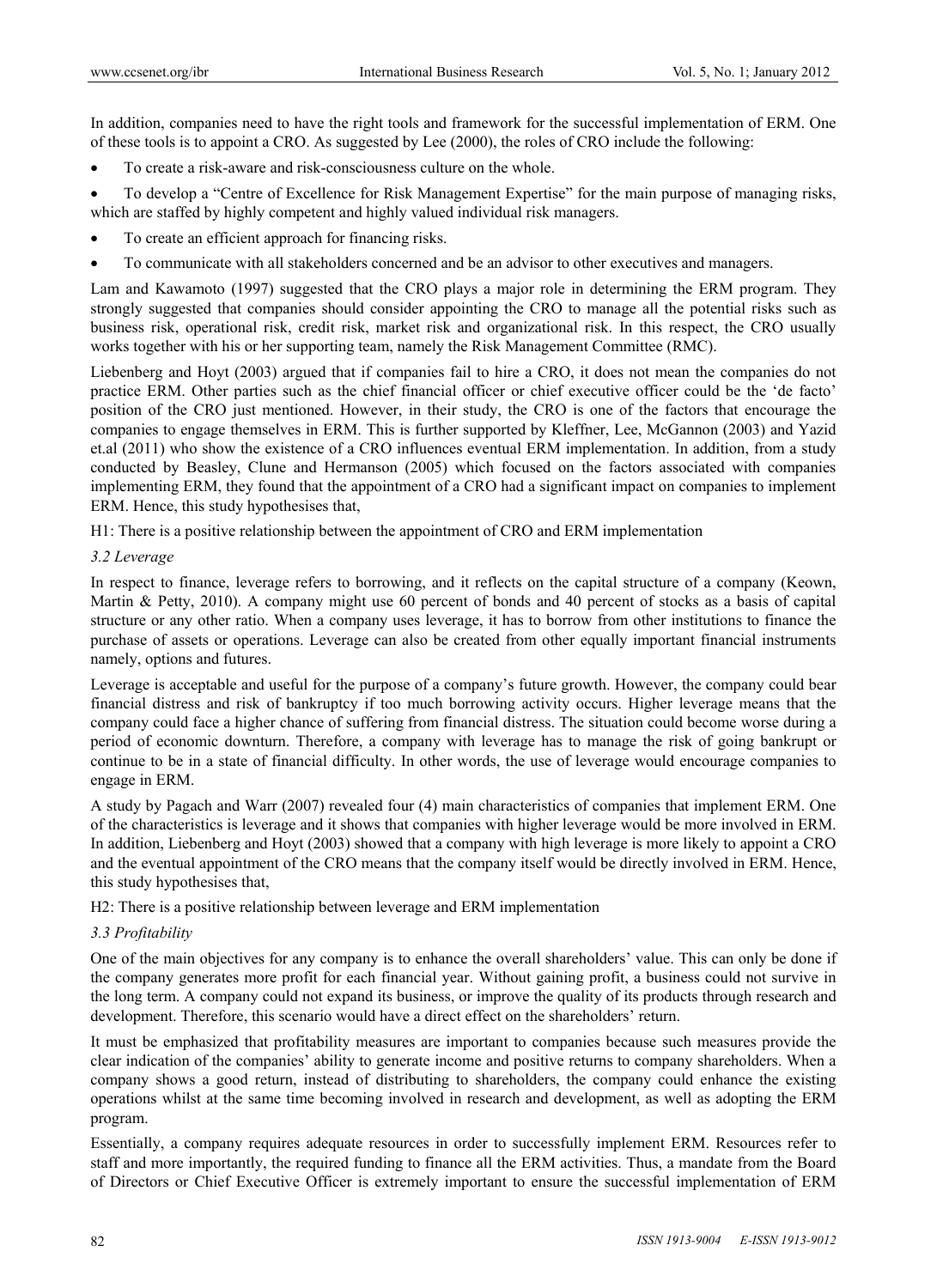(Decker and Galer, 2010). These arguments suggest that companies with more profits are more likely to be involved in ERM. This was shown by Liebenberg and Hoyt (2003) who suggested that one of the determinants for company involvement in ERM is profitability. Hence, this study hypothesises that,

H3: There is a positive relationship between profitability and ERM implementation

## *3.4 International Diversification*

As argued by Lam (2003), diversification is "the concept of lowering the total risk of an enterprise by spreading risk among many distinct projects: the total risk produced by a collection of diverse risk is less than the sum of those risks considered in isolation." The purpose of international diversification is to reduce risks such as economic risks or political risks which could be associated with investments in a single country. A company is said to be diversifying internationally if it varies business operations among several countries. Importantly, internationally diversified companies reduce unsystematic risks by varying the types of return. For instance, for a company that is involved in several countries, they will benefit when the home currency appreciates. However, this also involves risks. For example, when a foreign government's policy changes. This implies that if a company diversifies into five (5) countries, it has to face at least five (5) unexpected risks relating to government policies.

A company that is internationally diversified could face different risks from various countries, this will increase the chance for companies to bear huge risks. In this respect, Yazid (2001) argued that highly diversified companies are more likely to be involved in ERM.

A company which has diversified its business in other countries needs to get accurate information from his or her representatives from the different parts of the world in order to analyse and mitigate risks. These problems are ineffective when mitigated in a 'silo'. All risk exposures can be mitigated systematically using the ERM integrated approach. For this particular reason, Hoyt and Liebenberg (2006, 2008) suggested that companies which are internationally diversified are positively related to ERM. Hence, this study hypothesises that,

H4: There is a positive relationship between international diversification and ERM implementation

## *3.5 Majority Shareholder*

According to Thomsen and Pedersen (2000), ownership has at least two (2) dimensions. First, is the identity and concentration of ownership and secondly, the legal status of the contract which regulates the ownership. They postulated that shared ownership is divided into two (2) categories namely, the minority ownership (which is less than 50 percent) and majority ownership (which is more than 50 percent).

In addition, dispersed ownership is the same as minority ownership where the largest owner holds less than 20 percent of the total shares. Government ownership is defined as a local or national government owned-majority shares in a company (Pedersen and Thomsen, 1997).

It must therefore be mentioned that majority shareholders could also influence the company's decisions. In this context, the decision to implement ERM as an integrated approach could also come directly from a company's board of directors. The standard for risk management best practices requires that the decision to implement ERM come from the top management itself (Yazid, Hussin, Razali, 2009).

In this regard, Pagach and Warr (2007) suggested that firms with greater institutional ownership may have greater pressure to install related control that is associated with ERM. For example, the management of a company could establish the ERM program smoothly if they have at least 51 percent of various shareholders who support the establishment of such a program. Furthermore, Desender and Lafuente (2009) put forward that having the presence of at least one large shareholder is perhaps one way to improve the overall quality of risk management. Hence, this study hypothesises that,

H5: There is a positive relationship between majority shareholders and ERM implementation

## *3.6 Size*

The size of a company is normally reflected in it assets. Assets represent the economic resources for companies. Assets can be divided into two (2) categories namely, tangible (such as buildings, inventories and equipment) and intangible (such as copyrights, franchises and trademarks). Companies need to ensure that all assets could be managed effectively because assets are extremely useful in supporting related activities that could possibly provide overall benefits to both the companies concerned and their shareholders; either over short-term or long-term periods.

For instance, to support the ERM program, a company might use software such as SAS or CITICUS. The software is useful for the purpose of measuring and effectively managing risks for the company on the whole. To buy this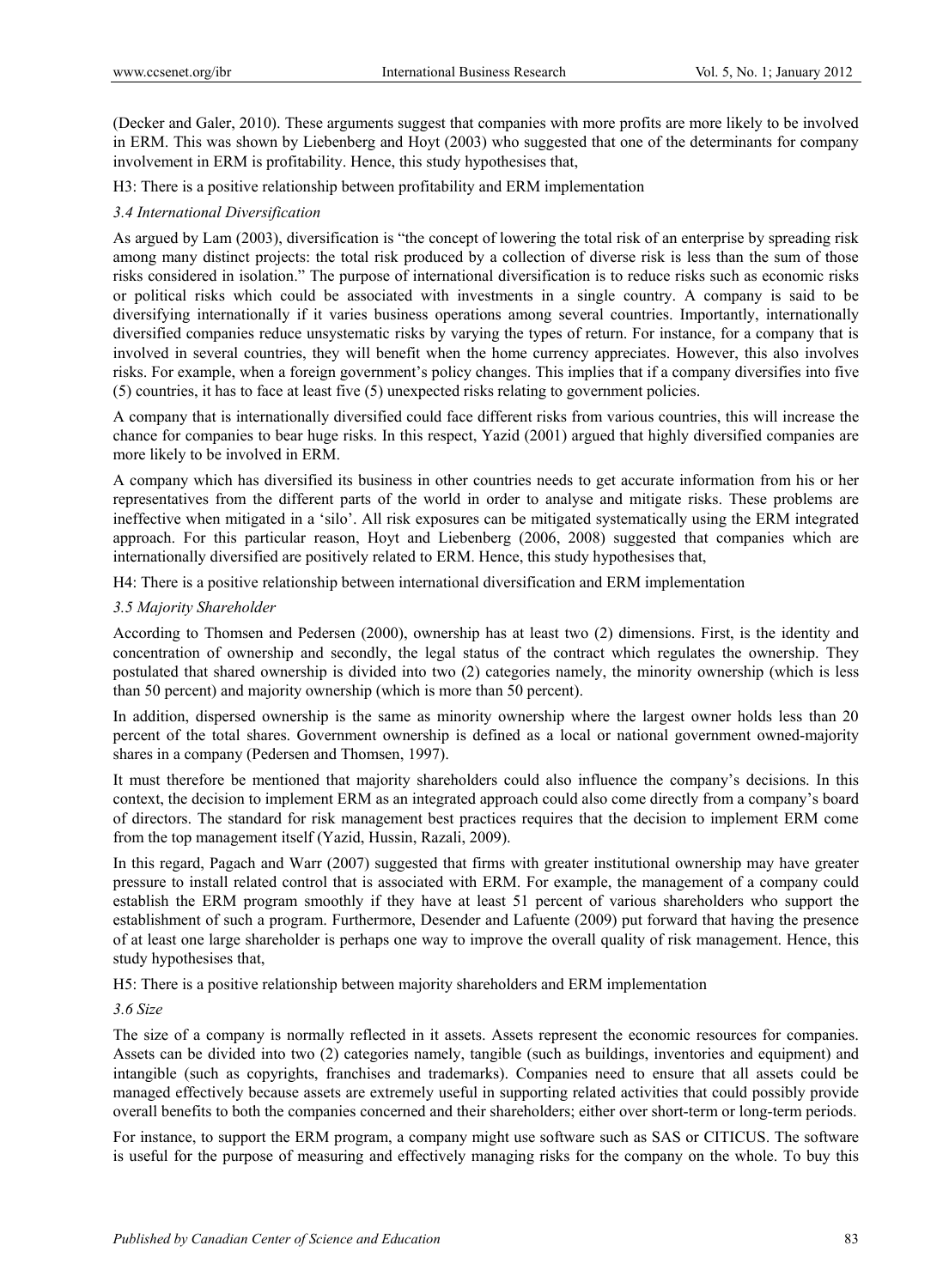software would definitely require great cost and therefore, only large companies have enough resources to do so contributing to the effective implementation of ERM.

In a study by Beasley, Clune and Hermanson (2005) which focused on the factors associated with the implementation of ERM, it was found that company size is one of the contributing factors. On the same note, Yazid (2008) showed that larger multinationals were more likely to be involved in risk management. Furthermore, Hoyt and Liebenberg (2006) revealed that size is one of the key factors that determine the company's involvement in ERM. The importance of having enough assets to support an ERM program was also stressed in studies conducted by Pagach and Warr (2007) and Yazid et.al (2008). In addition, most of the studies provide evidence that larger companies are more likely to engage themselves in ERM activities. Hence, this study hypothesises that,

H6: There is a positive relationship between size and ERM implementation

#### *3.7 Turnover*

In terms of finance, turnover is a ratio to show how often an asset is replaced which indicates the business activities. Keown et.al, (2008) referred turnover as annual sales. For companies, turnover is the amount of business it conducts within a cycle period. In most common practices, it can be derived from the firm's accounts receivable and the firm's inventory turnover. High turnover (referring to inventory turnover) translates into the companies having good business and good management as well.

A study by Benston (2006) suggested that generating sales is a key factor for companies to succeed in business. If companies are able to generate more sales, the companies could expand their business operations, hire more staff, buy additional software and equipment, and also support more programs including ERM. Therefore, it can be suggested that annual turnover is one of the key factors for companies to be involved in ERM programs (Kleffner, Lee and McGannon 2003; Yazid, 2001). This is because companies with a higher turnover would have enough funds to support the ERM program. Thus, companies with high turnover have more tendencies to practice ERM. Hence, this study hypothesises that,

H7: There is a positive relationship between turnover and ERM implementation

## **4. Proposed Framework**

Based on the pertinent literature discussed earlier, a conceptual framework for the determinant of ERM has been developed (see Figure 1.). This study suggests that several factors such as the appointment of a CRO, leverage, international diversification, majority shareholders, size and turnover are considered important factors that motivate companies to engage in ERM. The proposed framework for this study is presented in Figure 1.

## (Insert Figure 1. here)

From the above, the condition of ERM practices among public listed companies suggests that:

There are positive relationships between variables such as CRO, leverage, profitability, international diversification, majority shareholder, size and turnover with ERM engagement.

Hence, this conceptual paper seeks to test the proposed framework of ERM practices in the context of Malaysian public listed companies. It is worthwhile to conduct an empirical study to examine whether companies that practice ERM are actually influenced by the factors as discussed in the proposed framework.

#### **5. Conclusion**

Much of the literature suggests that ERM contributes to the overall value of a company/organization. This in turn, illustrates the importance of ERM to businesses and industries worldwide. From the thorough review of related literature in this particular area of interest, there are seven (7) factors that could possibly influence any company/organization to eventually implement ERM. The factors include the appointment of a CRO, leverage, profitability, international diversification, majority shareholders, size and turnover. Further study is therefore needed to examine whether all of these factors contribute significantly to ERM implementation within the company/organization concerned.

#### **References**

Alviunessen, A., & Jankensgard, H. (2009). Enterprise risk budgeting: bringing risk management into the financial planning process. *Journal of Applied Finance,* 19(1), 178-190.

Beasley, M. S., Clune, R. & Hermanson, D.R. (2005). Enterprise Risk Management: An empirical analysis of factors associated with the Extent of implementation. *Journal of Accounting and Public Policy*, 24 (6)*,* 521-531. http://dx.doi.org/10.1016/j.jaccpubcol.2005.10.001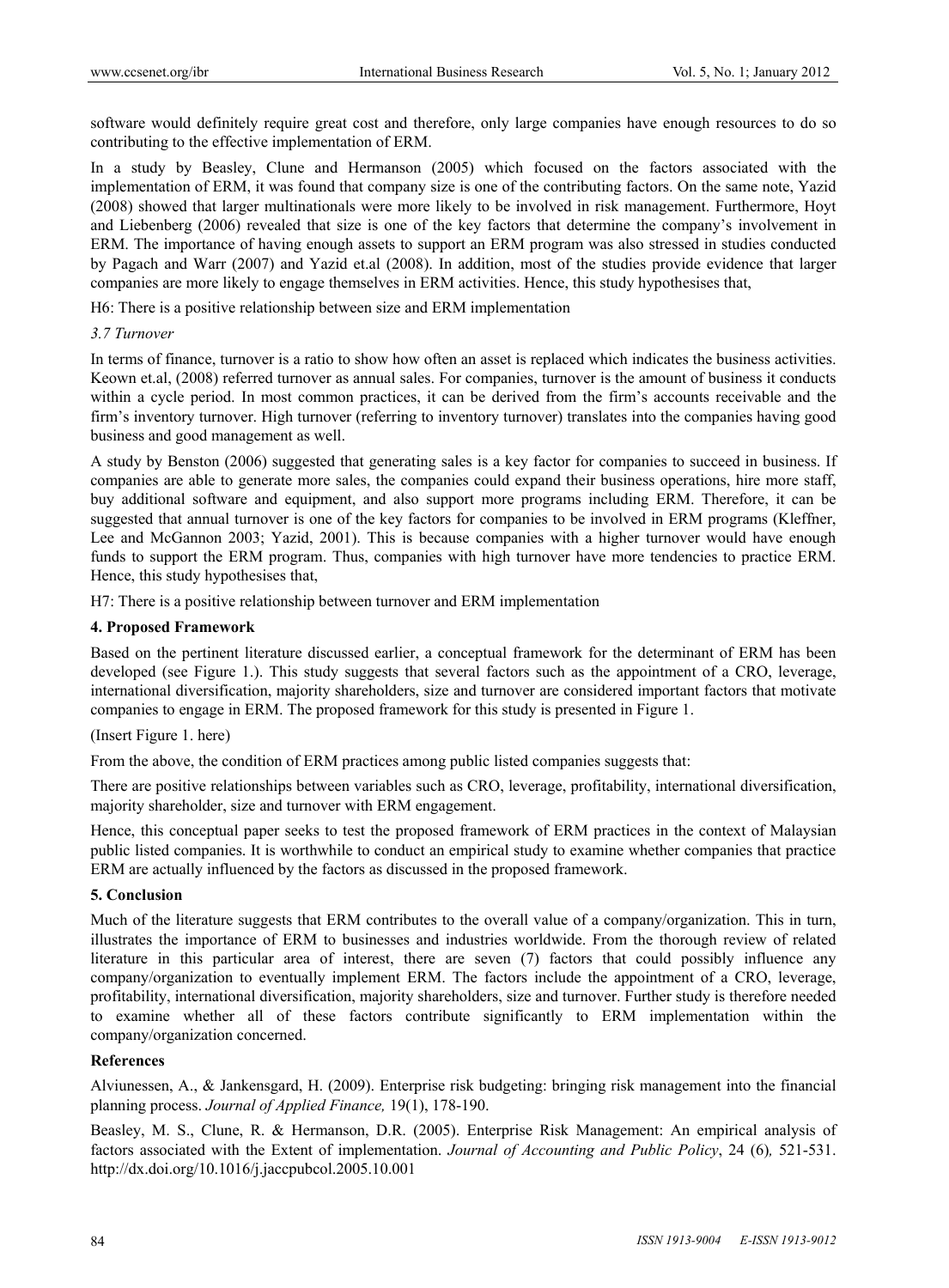Beasley, M. S., & Frigo M. L. (2007). Strategic Risk Management: Creating and protecting value. *Strategic Finance,*  25-53.

Benston, G. J., & Evan, J. D. (2006). Performance compensation contract & CEOs' incentive to shift risk to debtholders: An empirical analysis. *Journal of economic and finance*, 30(1), 70-92.

Decker, A., & Galer, D. (2010). Getting the focus on enterprise risk management right. [Online] Available: http://community.rims.org/RIMS/RIMS/Community/Resources/ViewDocument/.Default.aspx?DocumentKey=47b6 1f84-4341-47f9-8fdc-2dd50d64ac29.

Desender, K. A., & Lafuente G, E. (2009). The Influence of Board Composition, Audit Fees and Ownership Concentration on Enterprise Risk Management. [Online] Available: http://ssrn.com/abstract=1495856. (October 28, 2009)

Hoyt, R, E., & Liebenberg, A. P. (2006). The value of enterprise risk management evidence from the U.S> insurance industry. **industry.** [Online] Available: http://www.aria.org/meetings/2006papers/Hoyt\_Liebenberg\_ERM\_070606.pdf.

Hoyt, R, E., & Liebenberg, A. P. (2008). The value of enterprise risk management evidence from the U.S> insurance industry. **industry.** [Online] Available: http://www.risknet.de/typo3conf/ext/bx\_elibrary/elibrarydownload.php?&downloaddata=537.

IMF Report. (1998). IMF concludes articles iv consultation with Malaysia. [Online] Available: http://www.imf.org/external/pubs/ft/ar/98/index.htm.

Lam, J. (2000). Enterprise-Wide Risk Management and the role of the chief risk officer. [Online] Available: http://www.Erisk.com. (March 25, 2000).

Lam, J. (2003). *Enterprise risk management: from incentives to controls*. John Wiley & Sons. New Jersey.

Lam, J. C., & Kawamoto, B. M. (1997). Emergence of the chief risk officer. *Risk management, 44(9)*, 30-36.

Lee, C. R. (2000). Chief risk officer stepping up. *Risk management, 47 (9)*, 22-27.

Manab, N. A., Hussin, M. R., & Kassim, I. (2007). Empirical study on theory and practice of enterprise-wide risk management on internal auditing and risk management function of public listed companies in Malaysia. [Online] Avaiable:

http://www.rmi.nccu.edu.tw/apria/docs/Concurrent%20IV/Session%201/14707EWRM\_APRIA\_2007\_New.doc.

Keown, A. J., Martin, J. D., & Petty, J. (2008). *Foundation of finance: the logic and practice of financial management.* London: Prentice Hall.

Kleffner, A., Lee, R., & McGannon, B. (2003). The effect of corporate governance on the use of Enterprise Risk Management: Evidence from Canada. *Risk Management and Insurance Review, 6(1),* 53-73. http://dx.doi.org/10.1111/1098-1616.00020

Liebenberg, A., & Hoyt, R. (2003).The determinants of Enterprise Risk Management: Evidence from the appointment of chief risk officers. *Risk Management and Insurance Review, 6*(1)*,* 37-52. http://dx.doi.org/10.1111/1098-1616.00019

Makomaski, J. (2008). So what exactly is ERM? *Risks Management,* 55(4), 80-81.

Pedersen, T., & Thomsen, S*.* (1997). European patterns corporate ownership: A twelve country study. *Journal of International Business Studies*, 4(28), 759-778. http://dx.doi.org/10.1057/palgrave.jibs.8490118.

Thomsen, S., & Pedersen, T. (2000), Ownership structure and economic performance in the largest European companies. *Strategic Management Journal*, 21, 689–705. http://dx.doi.org/10.1002/(SICI)1097-0266(200006)21:6<689::AID-SMJ115>3.0.CO;2-Y

Walker, P. L., Shenkir, W.Gof, & Barton, T. L. (2006). ERM in practice. *Internal Auditor,* 60(4), 51-55.

Pagach, D., & Warr, R. (2007). An empirical investigation of t e characteristics of firms adopting enterprise risk management. Contact a contact a contact a contact a contact a contact a contact a contact a contact a contact a contact a contact a contact a contact a contact a contact a contact a contact a contact a contact a contact a http://papers.ssrn.com/sol3/Delivery.cfm/SSRN\_ID1010200\_code75.pdf?abstractid=1010200&mired=1.

Yazid, A. S. (2001). *Perceptions and practices of financial Risk Management in Malaysia.* (Unpublished PhD thesis). UK.: Glasgow Caledonian University (GCU), Glasgow, Scotland.

Yazid, A. S., & Muda, S. (2005). The Role of Foreign Exchange Risk Management. *Irish Journal of Management,*  26(2)*,* 45-68.